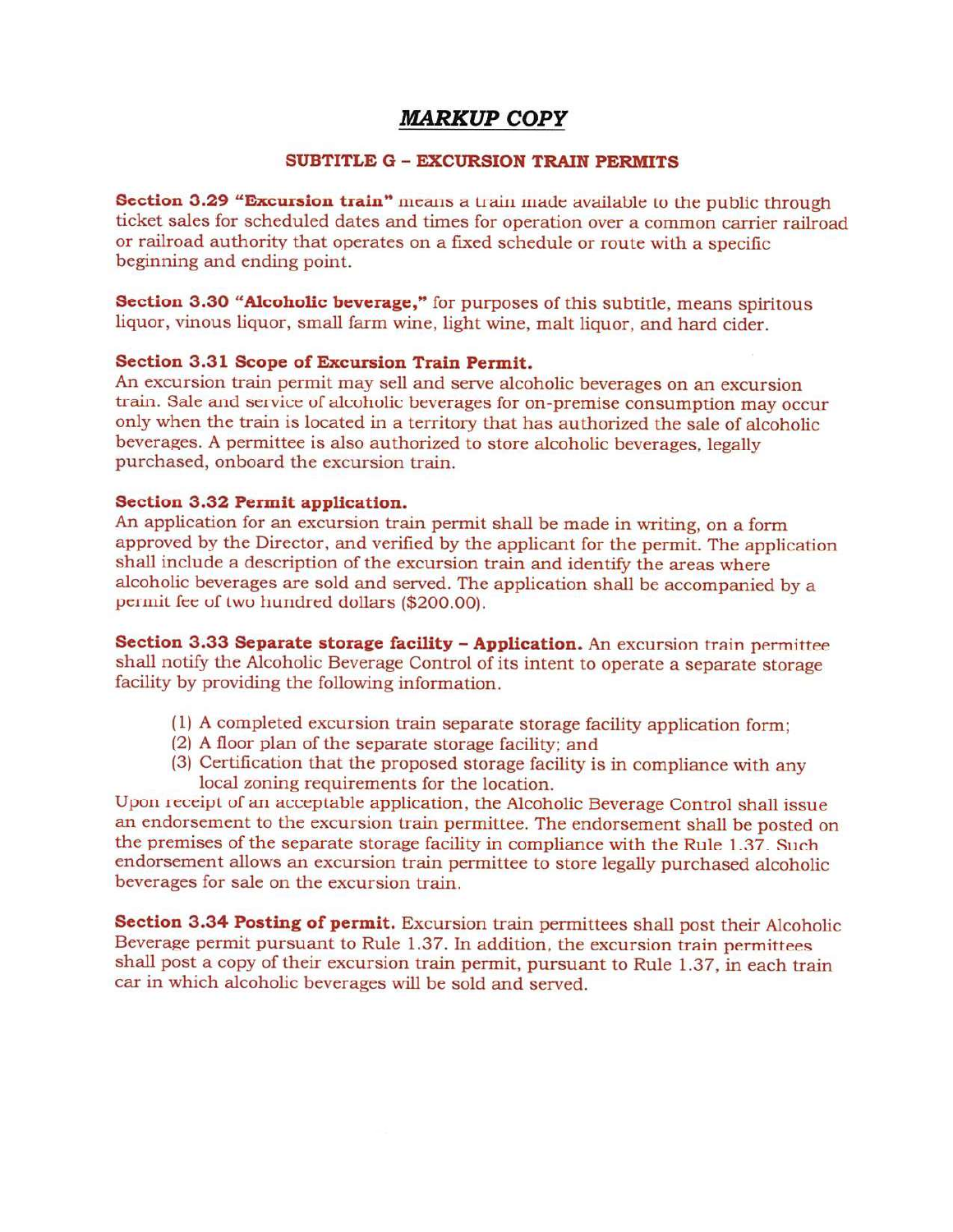**Stricken language would be deleted from and underlined language would be added to present law. Act 68 of the Regular Session**

| 1  | State of Arkansas<br>As Engrossed: H1/25/21                                |                                                                           |
|----|----------------------------------------------------------------------------|---------------------------------------------------------------------------|
| 2  | A B1ll<br>93rd General Assembly                                            |                                                                           |
| 3  | Regular Session, 2021                                                      | <b>SENATE BILL 76</b>                                                     |
| 4  |                                                                            |                                                                           |
| 5  | By: Senator L. Eads                                                        |                                                                           |
| 6  | By: Representatives Lundstrum, Christiansen                                |                                                                           |
| 7  |                                                                            |                                                                           |
| 8  | For An Act To Be Entitled                                                  |                                                                           |
| 9  | AN ACT TO ESTABLISH AN EXCURSION TRAIN PERMIT; TO                          |                                                                           |
| 10 | AUTHORIZE AN EXCURSION TRAIN PERMIT HOLDER TO SELL                         |                                                                           |
| 11 | AND SERVE ALCOHOLIC BEVERAGES; AND FOR OTHER                               |                                                                           |
| 12 | PURPOSES.                                                                  |                                                                           |
| 13 |                                                                            |                                                                           |
| 14 |                                                                            |                                                                           |
| 15 | <b>Subtitle</b>                                                            |                                                                           |
| 16 | TO ESTABLISH AN EXCURSION TRAIN PERMIT;                                    |                                                                           |
| 17 | AND TO AUTHORIZE AN EXCURSION TRAIN                                        |                                                                           |
| 18 | PERMIT HOLDER TO SELL AND SERVE ALCOHOLIC                                  |                                                                           |
| 19 | <b>BEVERAGES.</b>                                                          |                                                                           |
| 20 |                                                                            |                                                                           |
| 21 |                                                                            |                                                                           |
| 22 | BE IT ENACTED BY THE GENERAL ASSEMBLY OF THE STATE OF ARKANSAS:            |                                                                           |
| 23 |                                                                            |                                                                           |
| 24 |                                                                            | SECTION 1. Arkansas Code § $3-4-601(a)$ , concerning the various kinds of |
| 25 | alcoholic beverage permits, is amended to add an additional subdivision to |                                                                           |
| 26 | read as follows:                                                           |                                                                           |
| 27 | (10) Excursion train permit.                                               |                                                                           |
| 28 |                                                                            |                                                                           |
| 29 |                                                                            | SECTION 2. Arkansas Code Title 3, Chapter 4, Subchapter 6, is amended     |
| 30 | to add an additional section to read as follows:                           |                                                                           |
| 31 | 3-4-612. Excursion train permit.                                           |                                                                           |
| 32 | (a) As used in this section:                                               |                                                                           |
| 33 |                                                                            | (1) "Alcoholic beverage" means spirituous liquor, vinous liquor,          |
| 34 | small farm wine, light wine, malt liquor, and hard cider; and              |                                                                           |
| 35 | (2)                                                                        | "Excursion train" means a train made available to the public              |
| 36 | through ticket sales for scheduled dates and times for operation over a    |                                                                           |

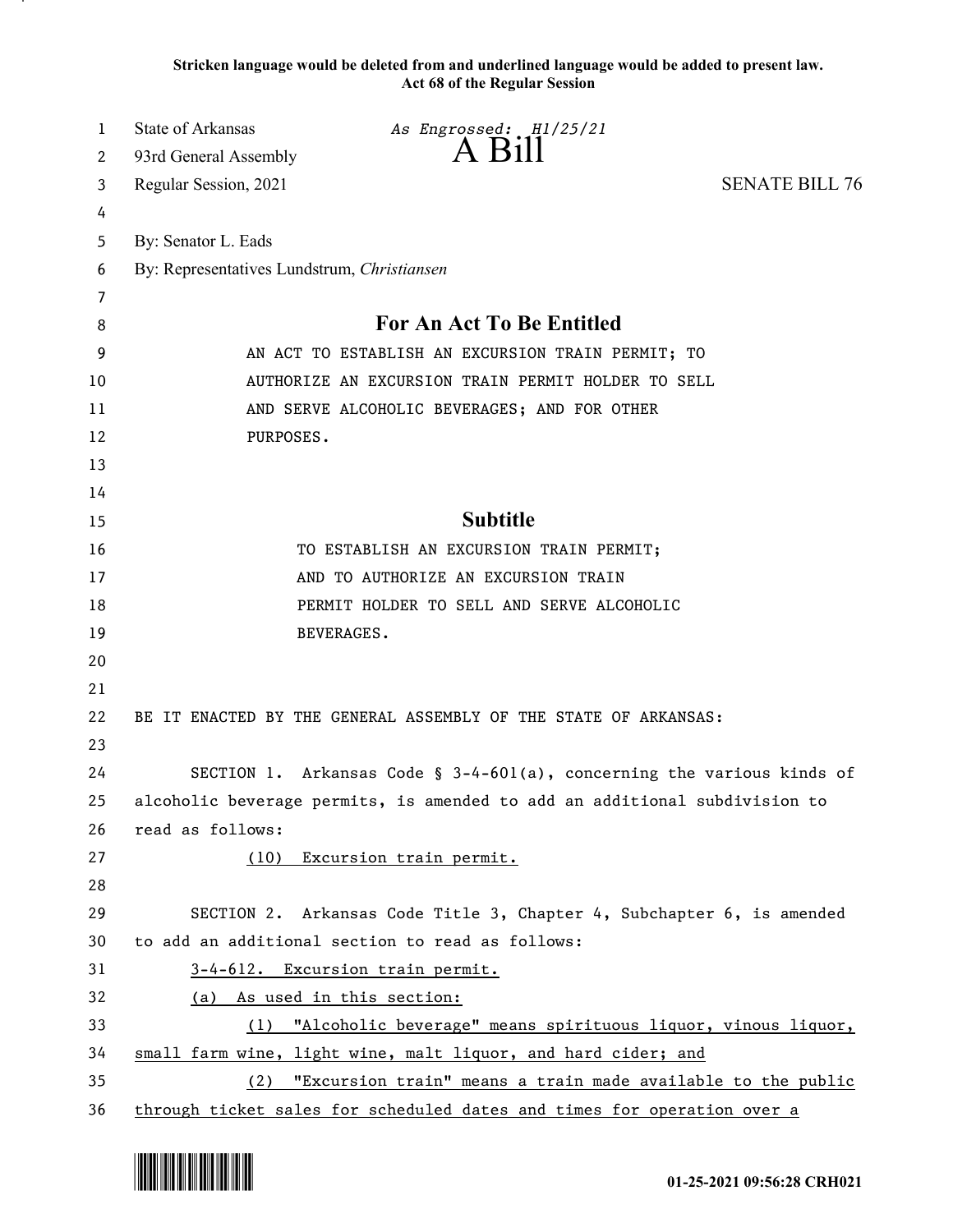As Engrossed: H1/25/21 SB76

| 1                     | common carrier railroad or railroad authority that operates on a fixed        |
|-----------------------|-------------------------------------------------------------------------------|
| $\mathbf{2}^{\prime}$ | schedule or route with a specific beginning and ending point.                 |
| 3                     | An excursion train operator may apply to the Director of the<br>(b)           |
| 4                     | Alcoholic Beverage Control Division for a permit to sell and serve alcoholic  |
| 5                     | beverages on an excursion train operated in this state.                       |
| 6                     | An application under this section shall be in writing and verified<br>(c)     |
| 7                     | and shall detail information concerning the applicant for the permit and the  |
| 8                     | premises to be used by the applicant as the director shall require.           |
| 9                     | (d) If the director grants an application for a permit under this             |
| 10                    | section, he or she shall issue the permit in a form prescribed by rule.       |
| 11                    | (e) A permit under this section shall:                                        |
| 12                    | (1) Contain a description of the excursion train to be used by                |
| 13                    | the excursion train operator; and                                             |
| 14                    | (2) Permit the applicant to sell and serve alcoholic beverages                |
| 15                    | on the excursion train as authorized under this section.                      |
| 16                    | (f) Upon receipt of a permit under this section, an excursion train           |
| 17                    | operator may:                                                                 |
| 18                    | Sell and serve alcoholic beverages for on-premises<br>(1)                     |
| 19                    | consumption during legal operating hours to a ticketed passenger of legal age |
| 20                    | or to an individual of legal age attending a chartered event on the excursion |
| 21                    | train;                                                                        |
| 22                    | Store legally purchased alcoholic beverages on the excursion<br>(2)           |
| 23                    | train to sell and serve to customers for on-premises consumption; and         |
| 24                    | (3) Store legally purchased alcoholic beverages at a separate                 |
| 25                    | facility as needed to meet the demand of customers.                           |
| 26                    | $(g)$ An excursion train operator shall pay an annual permit fee of two       |
| 27                    | hundred dollars (\$200) for an excursion train permit.                        |
| 28                    | (h) An excursion train permit holder shall ensure that a copy of the          |
| 29                    | excursion train permit issued under this section is posted in each excursion  |
| 30                    | train operated by the excursion train permit holder where alcoholic beverages |
| 31                    | are sold and served.                                                          |
| 32                    | (i) An excursion train permit holder is authorized to sell and serve          |
| 33                    | alcoholic beverages only when the excursion train is located in a territory   |
| 34                    | that has authorized the sale of alcoholic beverages.                          |
| 35                    | (j) The director shall adopt rules to implement and administer this           |
| 36                    | section.                                                                      |